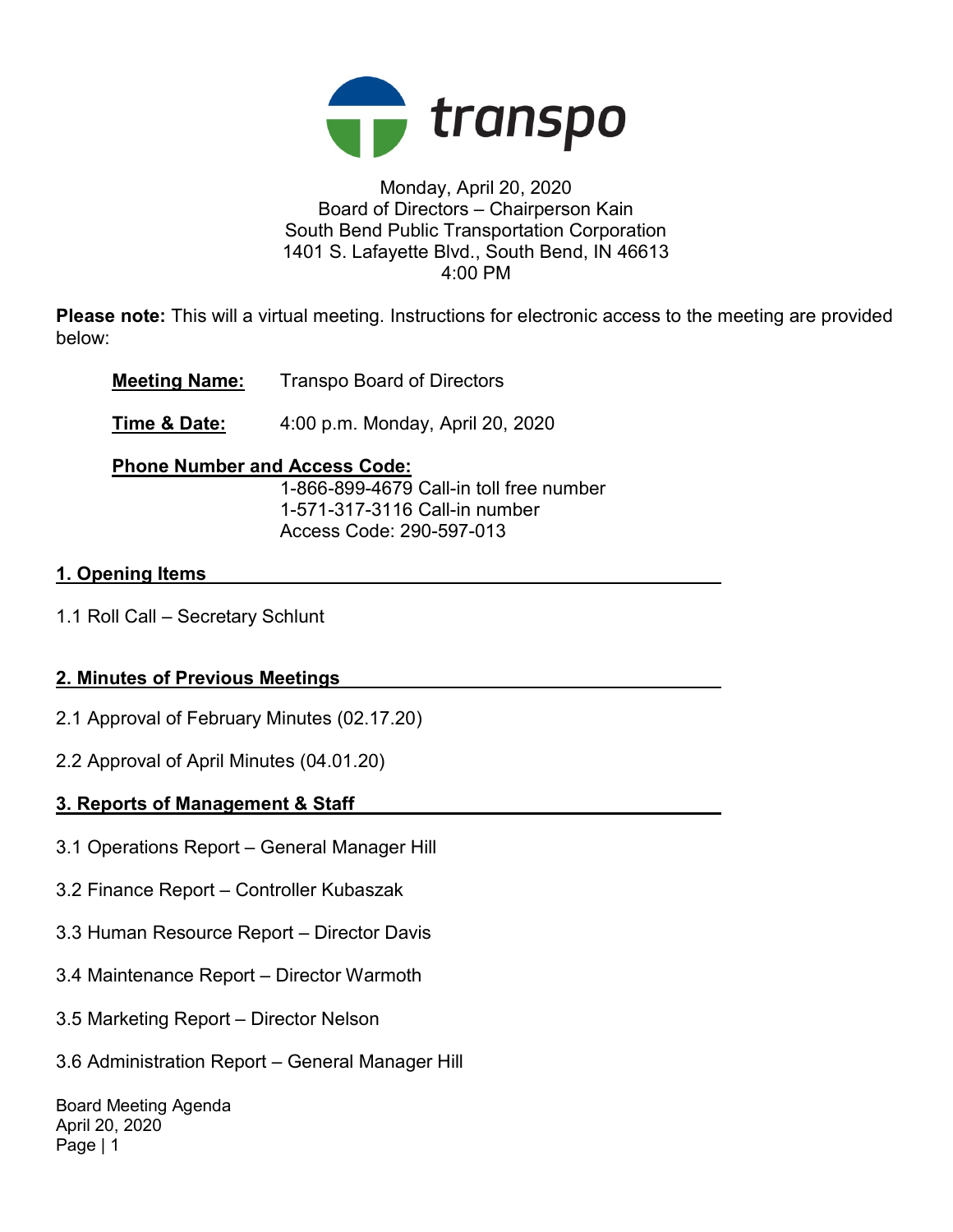### 4. Introduction to Resolutions

### 4.1 RESOLUTION NO. 11-2020

A RESOLUTION OF THE BOARD OF DIRECTORS OF THE SOUTH BEND PUBLIC TRANSPORTATION CORPORATION, SOUTH BEND, INDIANA APPROVING THE FINANCIAL TRANSACTIONS INCURRED DURING THE MONTH OF FEBRUARY WITHIN THE CORPORATION'S CAPITAL IMPROVEMENT FUND

### 4.2 RESOLUTION NO. 12-2020

A RESOLUTION OF THE BOARD OF DIRECTORS OF THE SOUTH BEND PUBLIC TRANSPORTATION CORPORATION, SOUTH BEND, INDIANA APPROVING THE FINANCIAL TRANSACTIONS INCURRED DURING THE PAST TWENTY-NINE (29) DAYS OF FEBRUARY WITH THE CORPORATION'S PAYROLL AND TRANSPORTATION FUND

#### 4.3 RESOLUTION NO. 16-2020

A RESOLUTION OF THE BOARD OF DIRECTORS OF THE SOUTH BEND PUBLIC TRANSPORTATION CORPORATION, SOUTH BEND, INDIANA APPROVING THE FINANCIAL TRANSACTIONS INCURRED DURING THE MONTH OF MARCH WITHIN THE CORPORATION'S CAPITAL IMPROVEMENT FUND

#### 4.4 RESOLUTION NO. 17-2020

A RESOLUTION OF THE BOARD OF DIRECTORS OF THE SOUTH BEND PUBLIC TRANSPORTATION CORPORATION, SOUTH BEND, INDIANA APPROVING THE FINANCIAL TRANSACTIONS INCURRED DURING THE PAST THIRTY-ONE (31) DAYS OF MARCH WITH THE CORPORATION'S PAYROLL AND TRANSPORTATION FUND

- 4.5 RESOLUTION NO. 18-2020 A RESOLUTION OF THE BOARD OF DIRECTORS OF THE SOUTH BEND PUBLIC TRANSPORTATION CORPORATION, SOUTH BEND, INDIANA APPROVING THE DISPOSAL OF ONE (1) 2004 GILLIG FIXED ROUTE VEHICLE
- 4.6 RESOLUTION NO. 19-2020 A RESOLUTION OF THE BOARD OF DIRECTORS OF THE SOUTH BEND PUBLIC TRANSPORTATION CORPORATION, SOUTH BEND, INDIANA AUTHORIZING MANAGEMENT TO PURCHASE UP TO SIX (6) NEW FLYER XCELSIOR 35' FIXED ROUTE BUSES

#### 5. Any Other Motions

#### 6. Chairperson's Report

6.1 Report – Chairperson Kain

Board Meeting Agenda April 20, 2020 Page | 2